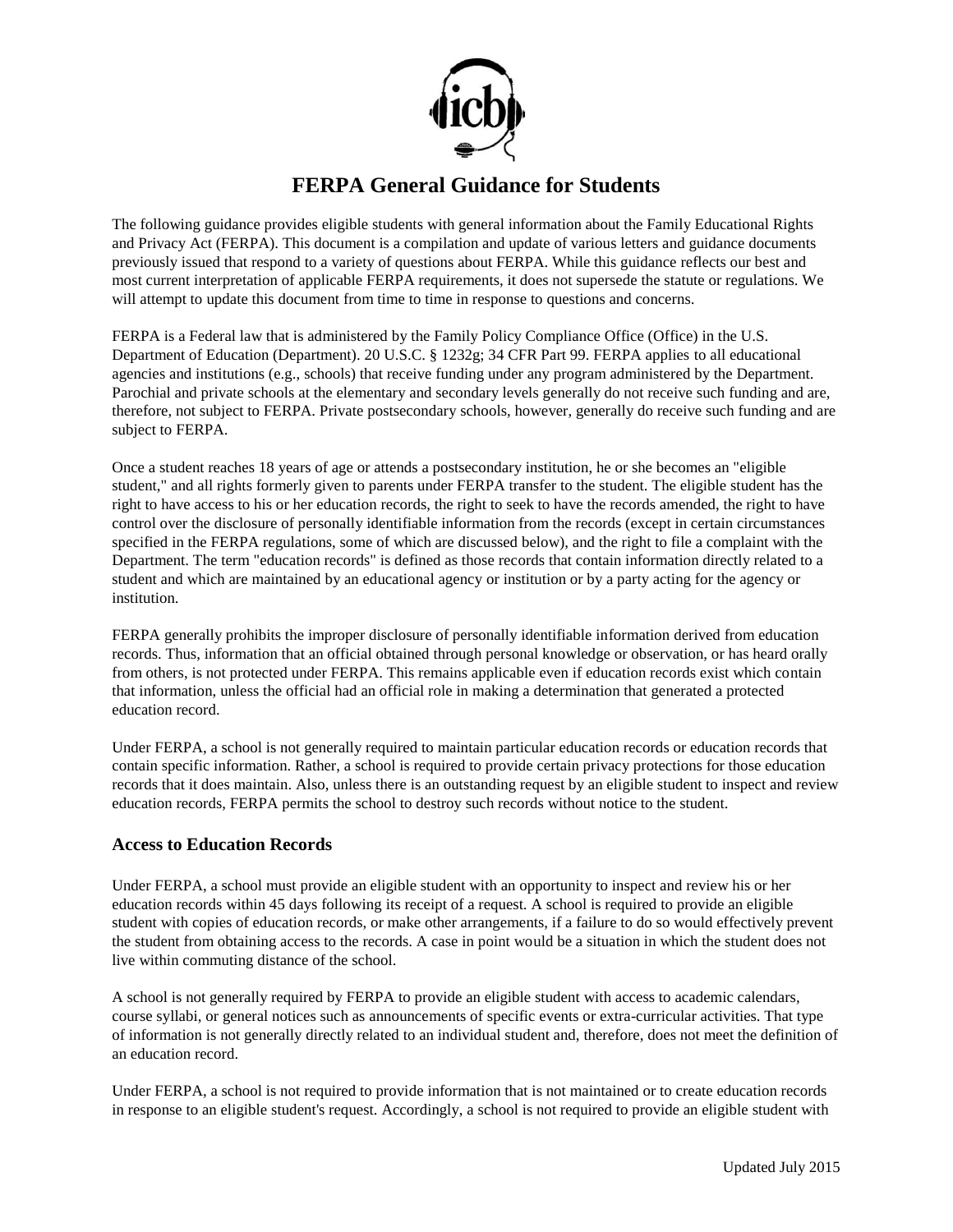

updates on his or her progress in a course (including grade reports) or in school unless such information already exists in the form of an education record.

## **Amendment of Education Records**

Under FERPA, an eligible student has the right to request that inaccurate or misleading information in his or her education records be amended. While a school is not required to amend education records in accordance with an eligible student's request, the school is required to consider the request. If the school decides not to amend a record in accordance with an eligible student's request, the school must inform the student of his or her right to a hearing on the matter. If, as a result of the hearing, the school still decides not to amend the record, the eligible student has the right to insert a statement in the record setting forth his or her views. That statement must remain with the contested part of the eligible student's record for as long as the record is maintained.

However, while the FERPA amendment procedure may be used to challenge facts that are inaccurately recorded, it may not be used to challenge a grade, an opinion, or a substantive decision made by a school about an eligible student. FERPA was intended to require only that schools conform to fair recordkeeping practices and not to override the accepted standards and procedures for making academic assessments, disciplinary rulings, or placement determinations. Thus, while FERPA affords eligible students the right to seek to amend education records which contain inaccurate information, this right cannot be used to challenge a grade or an individual's opinion, or a substantive decision made by a school about a student. Additionally, if FERPA's amendment procedures are not applicable to an eligible student's request for amendment of education records, the school is not required under FERPA to hold a hearing on the matter.

## **Disclosure of Education Records**

Under FERPA, a school may not generally disclose personally identifiable information from an eligible student's education records to a third party unless the eligible student has provided written consent. However, there are a number of exceptions to FERPA's prohibition against non-consensual disclosure of personally identifiable information from education records. Under these exceptions, schools are permitted to disclose personally identifiable information from education records without consent, though they are not required to do so. Following is general information regarding some of these exceptions.

One of the exceptions to the prior written consent requirement in FERPA allows "school officials," including teachers, within a school to obtain access to personally identifiable information contained in education records provided the school has determined that they have "legitimate educational interest" in the information. Although the term "school official" is not defined in the statute or regulations, this Office generally interprets the term to include parties such as: professors; instructors; administrators; health staff; counselors; attorneys; clerical staff; trustees; members of committees and disciplinary boards; and a contractor, volunteer or other party to whom the school has outsourced institutional services or functions.

A school must inform eligible students of how it defines the terms "school official" and "legitimate educational interest" in its annual notification of FERPA rights. A school official generally has a legitimate educational interest if the official needs to review an education record in order to fulfill his or her professional responsibility. Additional information about the annual notification of rights is found below in this guidance document.

Another exception permits a school to disclose personally identifiable information from an eligible student's education records, without consent, to another school in which the student seeks or intends to enroll. The sending school may make the disclosure if it has included in its annual notification of rights a statement that it forwards education records in such circumstances. Otherwise, the sending school must make a reasonable attempt to notify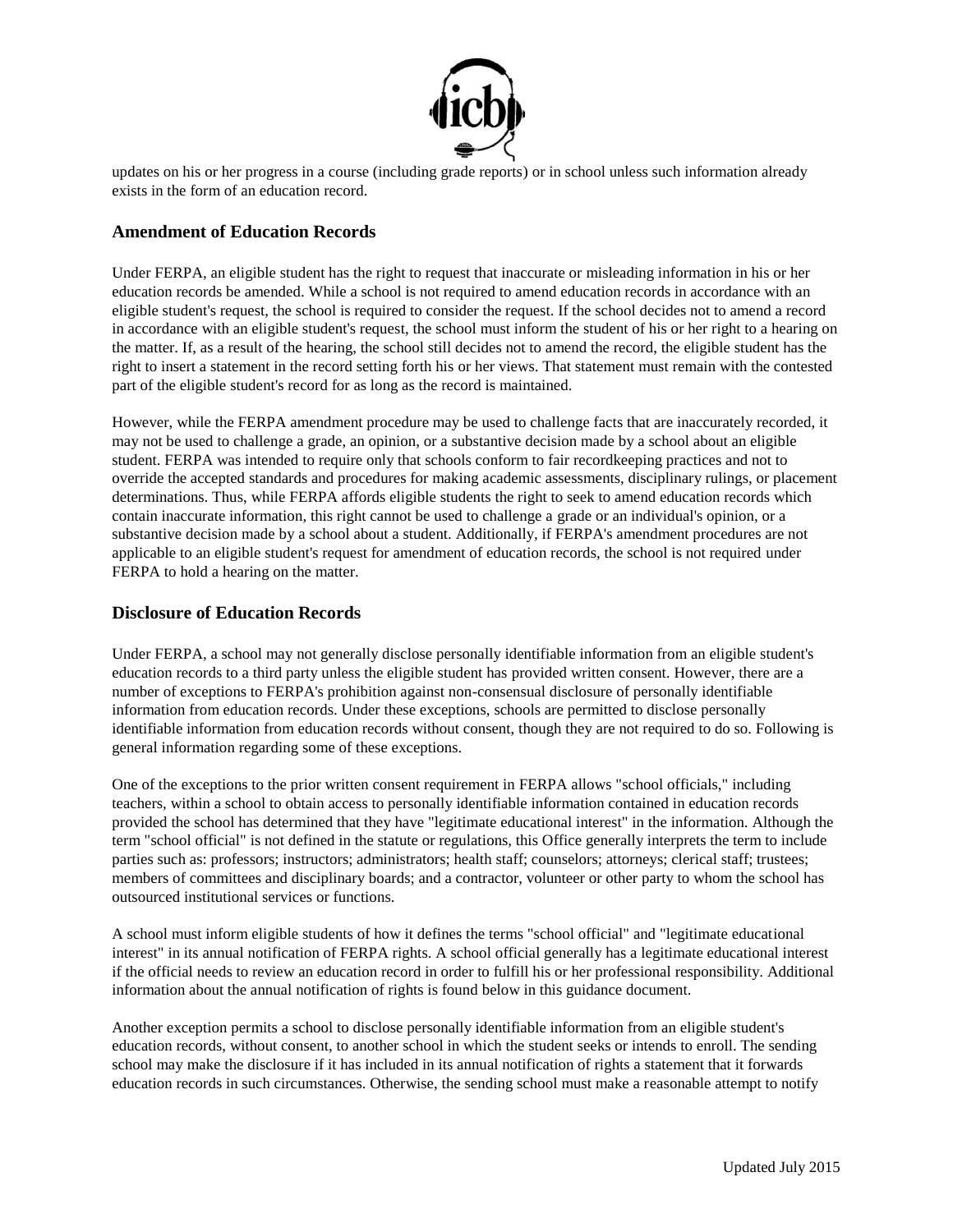

the student in advance of making the disclosure, unless the student has initiated the disclosure. The school must also provide an eligible student with a copy of the records that were released if requested by the student.

FERPA also permits a school to disclose personally identifiable information from education records without consent when the disclosure is in connection with financial aid for which the student has applied or which the student has received, if the information is necessary for such purposes as to: determine the eligibility for the aid; determine the amount of the aid; determine the conditions for the aid; and/or enforce the terms and conditions of the aid. With respect to this exception, the term "financial aid" means payment of funds provided to an individual (or payment in kind of tangible or intangible property to the individual) that is conditioned on the individual's attendance at a school.

Another exception permits a school to disclose personally identifiable information from education records without consent when the disclosure is to the parents of a "dependent student" as that term is defined in Section 152 of the Internal Revenue Code. Generally, if either parent has claimed the student as a dependent on the parent's most recent year's income tax statement, the school may non-consensually disclose the eligible student's education records to both parents under this exception.

Postsecondary institutions may also disclose personally identifiable information from education records, without consent, to appropriate parties, including parents of an eligible student, in connection with a health or safety emergency. Under this provision, colleges and universities may notify parents when there is a health or safety emergency involving their son or daughter, even if the parents do not claim the student as a dependent.

FERPA also permits a school to disclose personally identifiable information from education records without consent when the disclosure is to the parents of a student at a postsecondary institution regarding the student's violation of any Federal, State, or local law, or of any rule or policy of the institution, governing the use or possession of alcohol or a controlled substance. The school may non-consensually disclose information under this exception if the school determines that the student has committed a disciplinary violation with respect to that use or possession and the student is under 21 years of age at the time of the disclosure to the parent.

Another exception permits a school to non-consensually disclose personally identifiable information from a student's education records when such information has been appropriately designated as directory information. "Directory information" is defined as information contained in the education records of a student that would not generally be considered harmful or an invasion of privacy if disclosed. Directory information could include information such as the student's name, address, e-mail address, telephone listing, photograph, date and place of birth, major field of study, participation in officially recognized activities and sports, weight and height of members of athletic teams, dates of attendance, degrees and awards received, the most recent previous educational agency or institution attended, grade level or year (such as freshman or junior), and enrollment status (undergraduate or graduate; fulltime or part-time).

A school may disclose directory information without consent if it has given public notice of the types of information it has designated as directory information, the eligible student's right to restrict the disclosure of such information, and the period of time within which an eligible student has to notify the school that he or she does not want any or all of those types of information designated as directory information. Also, FERPA does not require a school to notify eligible students individually of the types of information it has designated as directory information. Rather, the school may provide this notice by any means likely to inform eligible students of the types of information it has designated as directory information.

There are several other exceptions to FERPA's prohibition against non-consensual disclosure of personally identifiable information from education records, some of which are briefly mentioned below. Under certain conditions (specified in the FERPA regulations), a school may non-consensually disclose personally identifiable information from education records: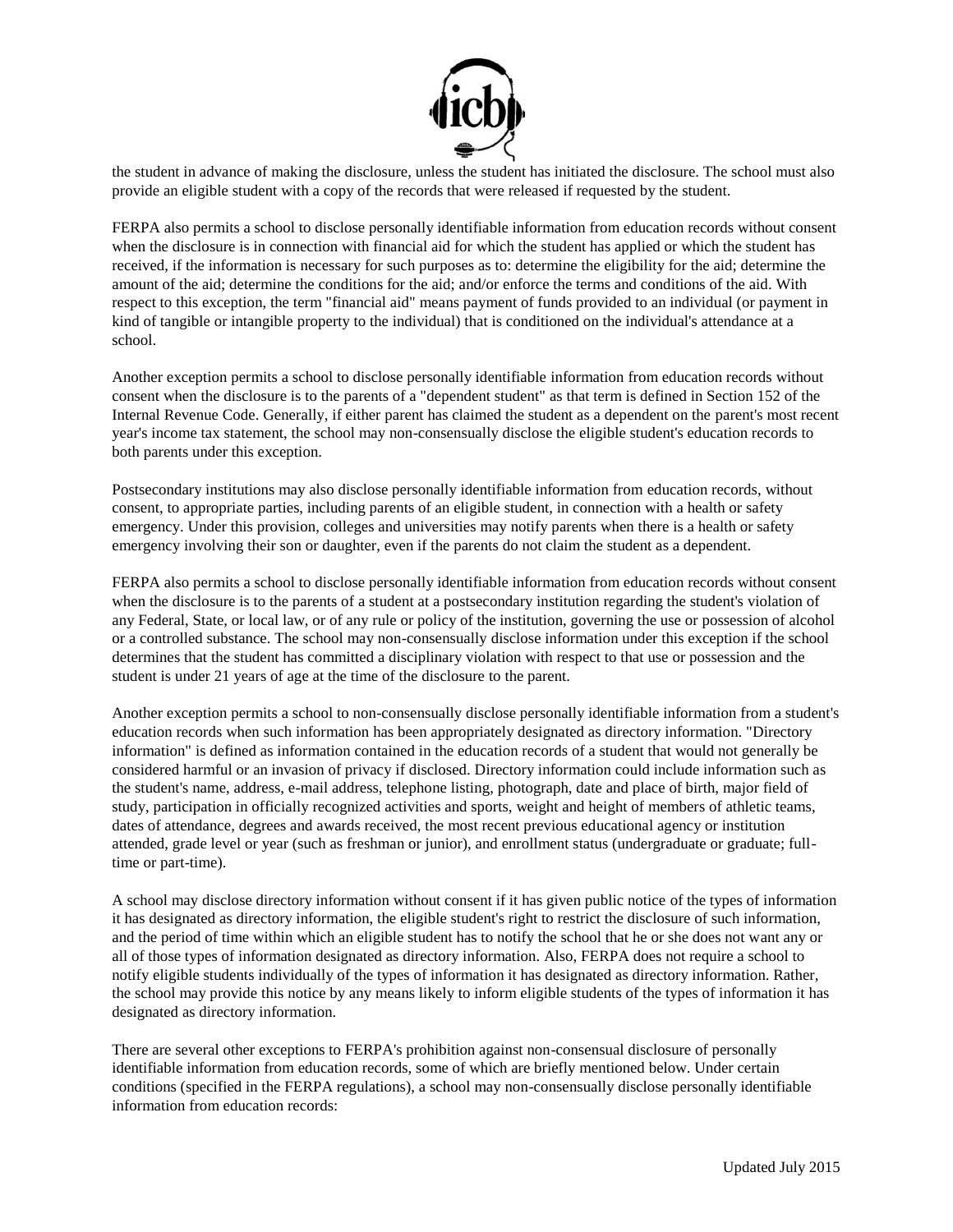

- to authorized representatives of the Comptroller General of the United States, the Attorney General of the United States, the U.S. Secretary of Education, and State and local educational authorities for audit or evaluation of Federal or State supported education programs, or for the enforcement of or compliance with Federal legal requirements that relate to those programs;
- to organizations conducting studies for or on behalf of the school making the disclosure for the purposes of administering predictive tests, administering student aid programs, or improving instruction;
- to comply with a judicial order or a lawfully issued subpoena;
- to the victim of an alleged perpetrator of a crime of violence or a non-forcible sex offense concerning the final results of a disciplinary hearing with respect to the alleged crime; and
- to any third party the final results of a disciplinary proceeding related to a crime of violence or non-forcible sex offense if the student who is the alleged perpetrator is found to have violated the school's rules or policies. The disclosure of the final results only includes: the name of the alleged perpetrator, the violation committed, and any sanction imposed against the alleged perpetrator. The disclosure must not include the name of any other student, including a victim or witness, without the written consent of that other student.

As stated above, conditions specified in the FERPA regulations at 34 CFR § 99. 31 have to be met before a school may non-consensually disclose personally identifiable information from education records in connection with any of the exceptions mentioned above.

## **Annual Notification of Rights**

Under FERPA, a school must annually notify eligible students in attendance of their rights under FERPA. The annual notification must include information regarding an eligible student's right to inspect and review his or her education records, the right to seek to amend the records, the right to consent to disclosure of personally identifiable information from the records (except in certain circumstances), and the right to file a complaint with the Office regarding an alleged failure by a school to comply with FERPA. It must also inform eligible students of the school's definitions of the terms "school official" and "legitimate educational interest."

FERPA does not require a school to notify eligible students individually of their rights under FERPA. Rather, the school may provide the notice by any means likely to inform eligible students of their rights. Thus, the annual notification may be published by various means, including any of the following: in a schedule of classes; in a student handbook; in a calendar of school events; on the school's website (though this should not be the exclusive means of notification); in the student newspaper; and/or posted in a central location at the school or various locations throughout the school. Additionally, some schools include their directory information notice as part of the annual notice of rights under FERPA.

## **Law Enforcement Units and Law Enforcement Unit Records**

A "law enforcement unit" means any individual, office, department, division or other component of a school, such as a unit of commissioned police officers or non-commissioned security guards, that is officially authorized or designated by the school to: enforce any local, State, or Federal law, or refer to appropriate authorities a matter for enforcement of any law against any individual or organization; or to maintain the physical security and safety of the school. The law enforcement unit does not lose its status as a law enforcement unit if it also performs other, non-law enforcement functions for the school, including investigation of incidents or conduct that constitutes or leads to a disciplinary proceeding against a student.

"Law enforcement unit records" (i.e., records created by the law enforcement unit, created for a law enforcement purpose, and maintained by the law enforcement unit) are not "education records" subject to the privacy protections of FERPA. As such, the law enforcement unit may refuse to provide an eligible student with an opportunity to inspect and review law enforcement unit records, and it may disclose law enforcement unit records to third parties without the eligible student's prior written consent. However, education records, or personally identifiable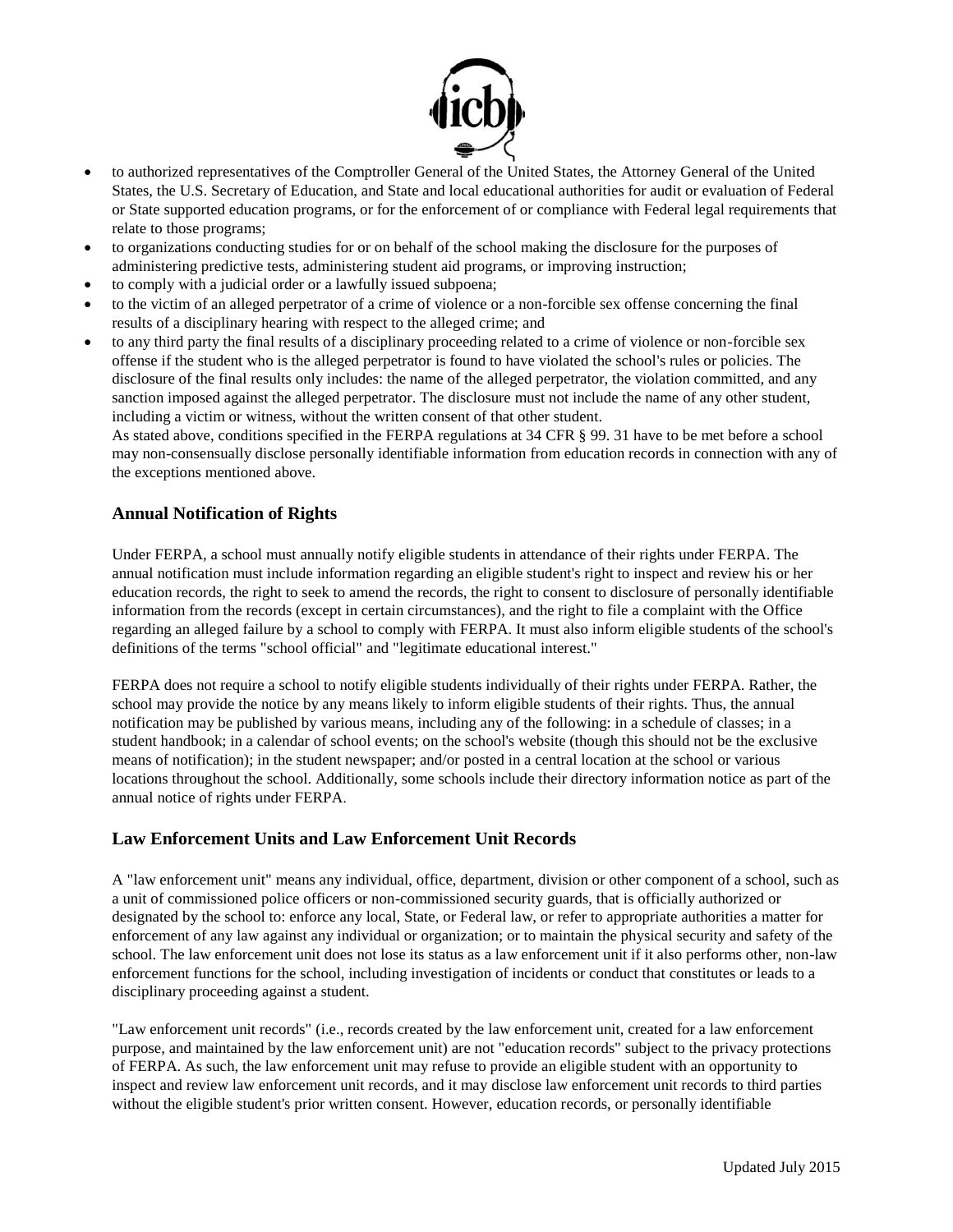

information from education records, which the school shares with the law enforcement unit do not lose their protected status as education records because they are shared with the law enforcement unit.

## **Complaints of Alleged Failures to Comply with FERPA**

FERPA vests the rights it affords in the eligible student. The statute does not provide for these rights to be vested in a third party who has not suffered an alleged violation of their rights under FERPA. Thus, we require that a student have "standing," i.e., have suffered an alleged violation of his or her rights under FERPA, in order to file a complaint.

The Office may investigate those timely complaints that contain specific allegations of fact giving reasonable cause to believe that a school has violated FERPA. A timely complaint is defined as one that is submitted to the Office within 180 days of the date that the complainant knew or reasonably should have known of the alleged violation of FERPA. Complaints that do not meet FERPA's threshold requirement for timeliness are not investigated.

If we receive a timely complaint that contains a specific allegation of fact giving reasonable cause to believe that a school has violated FERPA, we may initiate an administrative investigation into the allegation in accordance with procedures outlined in the FERPA regulations. If a determination is made that a school violated FERPA, the school and the complainant are so advised, and the school is informed of the steps it must take to come into compliance with the law. The investigation is closed when voluntary compliance is achieved.

Please note that the eligible student should state his or her allegations as clearly and specifically as possible. To aid us in efficiently processing allegations, we ask that an eligible student only include supporting documentation that is relevant to the allegations provided. Otherwise, we may return the documentation and request clarification. This Office does not have the resources to review voluminous documents and materials to determine whether an allegation of a violation of FERPA is included. An eligible student may obtain a complaint form by calling (202) 260-3887. For administrative and privacy reasons, we do not discuss individual allegations and cases via email. Please mail completed complaint forms to the Office (address below) for review and any appropriate action.

### **Complaint Regarding Access**

If an eligible student believes that a school has failed to comply with his or her request for access to education records, the student may complete a FERPA complaint form and should include the following specific information: the date of the request for access to the education records; the name of the school official to whom the request was made (a dated copy of any written request to the school should be provided, if possible); the response of the school official, if any; and the specific nature of the information requested.

### **Complaint Regarding Amendment**

If an eligible student believes that a school has failed to comply with his or her request for amendment of inaccurate information in education records or failed to offer the student an opportunity for a hearing on the matter, the student may complete a FERPA complaint form and should include the following specific information: the date of the request for amendment of the education records; the name of the school official to whom the request was made (a dated copy of any written request to the school should be provided, if possible); the response of the school official, if any; the specific nature of the inaccurate information for which amendment was requested; and evidence provided to the school to support the assertion that such information is inaccurate.

### **Complaint Regarding Disclosure**